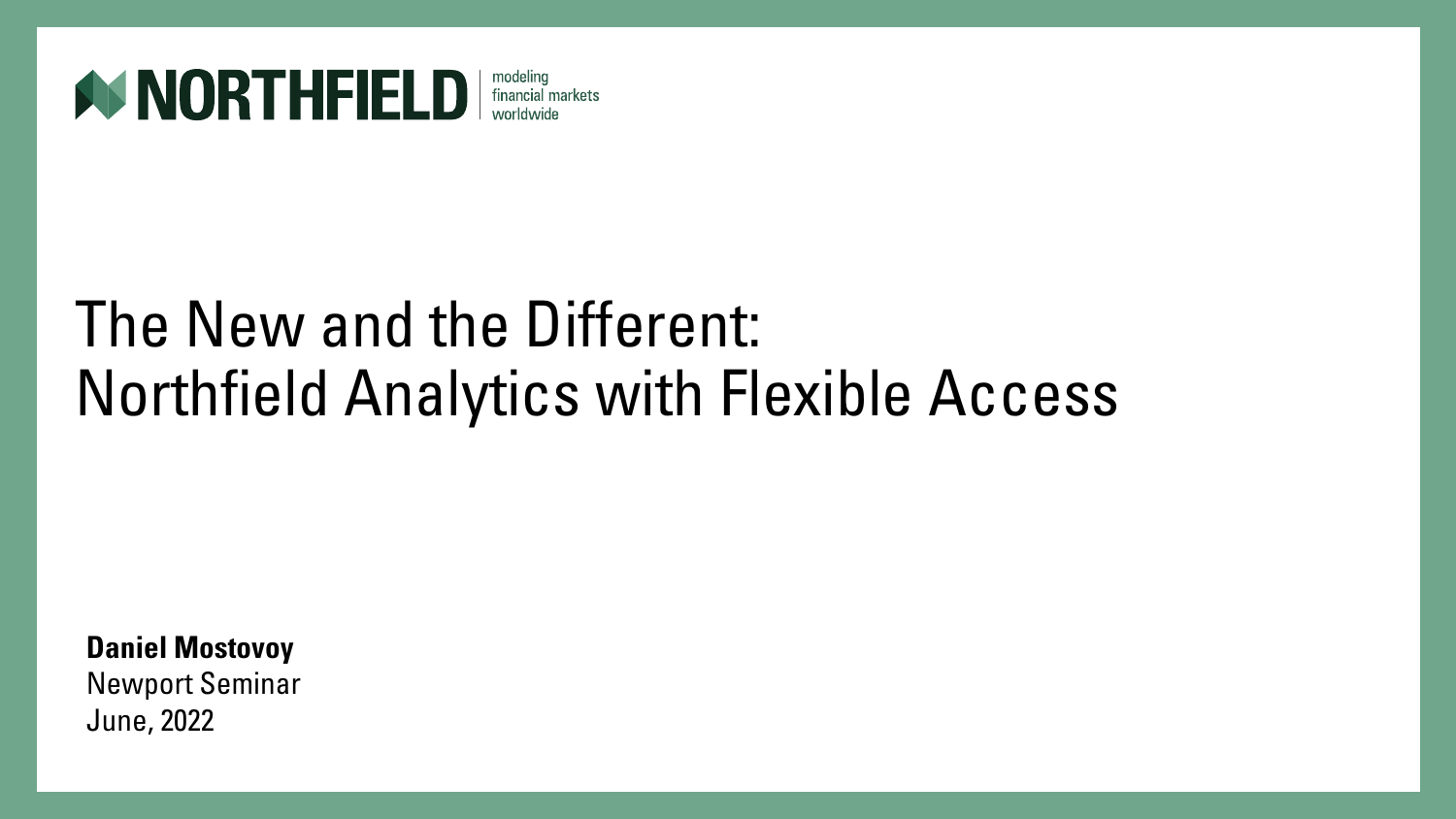# Northfield Online Analytics Services

### NEXUS – WEBUI - Risk, Optimization and Stress Testing

- **Single platform**, intuitive and relevant across various levels of investment management functions
- Use Portfolio **Optimization** and **Risk** Management as part of a single workflow…
- Perform **Stress Tests** based on different economic and market Scenarios
- Seamlessly integrate your holdings, market, and descriptive data through Nexus **Data Loader**
- Analyze your portfolios, point in time or across, using Northfield multifactor **Risk Models** with full factor and security Risk Decomposition at both relative and absolute levels
- With **Northfield EE** model, cover millions of assets across different countries, currencies, and regions

### SAAS – distributed framework for Northfield analytics online

- Both hosted by Northfield & an SDK
- Optimizer, risk model data and downstream risk analytics

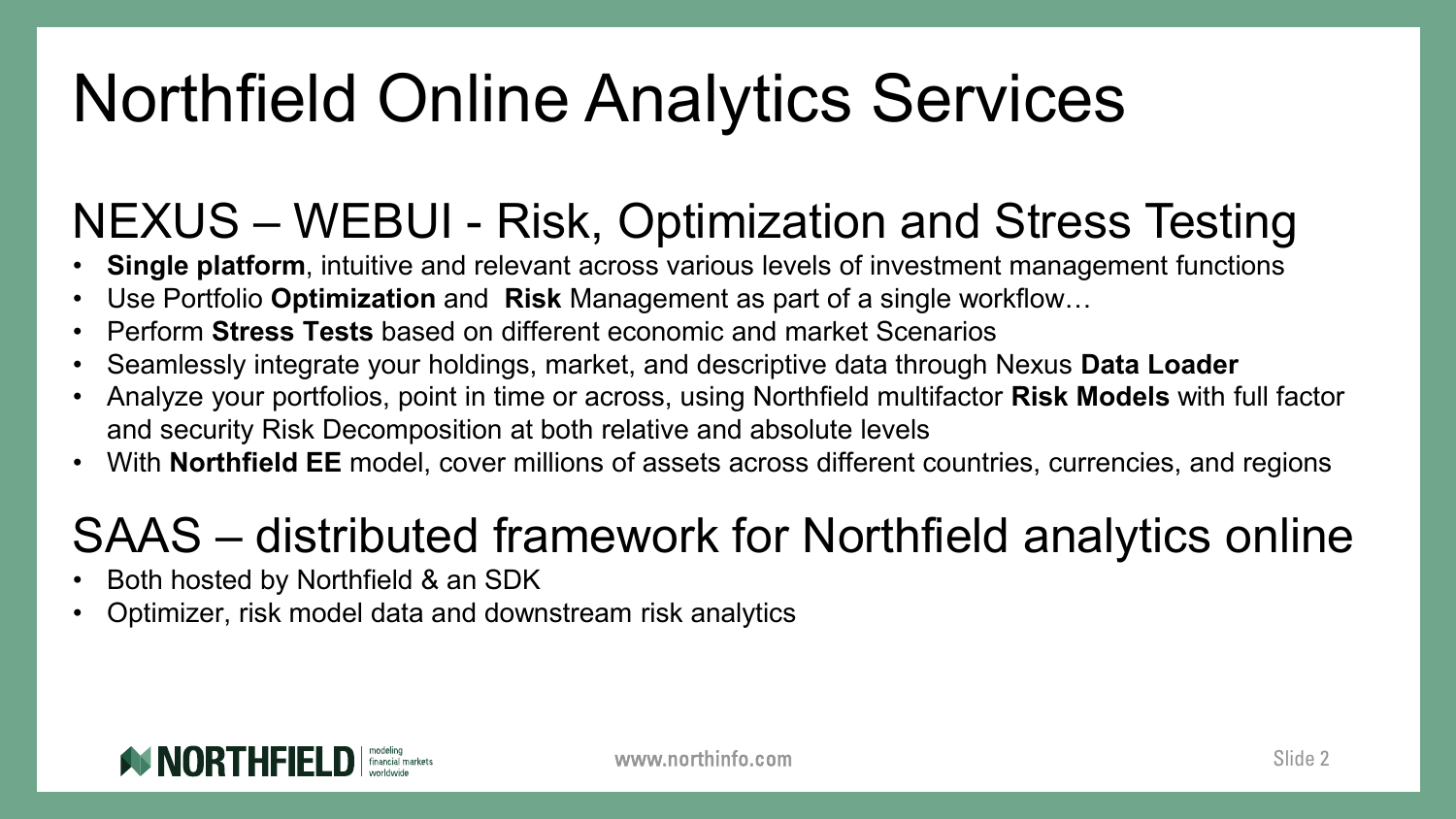# What is SAAS?<br>
online implementation of NISASP (Analytics Services Platform):

Connection Control Service [CCS]

- granular product access control
- NISASP configuration mode (peer to peer vs remote on SAAS vs hybrid)
- distribution given an access key, download the NISASP API or ask us for an SDK and host the service yourself: We support Windows, Mac, various flavors of Linux and AWS

Data Access Toolkits:

- Risk Models [ARC, MDL, ACES]
- Portfolios, Benchmarks via OFX [DAT]

Risk Analytics Toolkit [RAT]

- scenario analysis
- expanded risk reports

Optimizer API [OPT]

• Northfield Optimizer as a distributed asynchronous web service

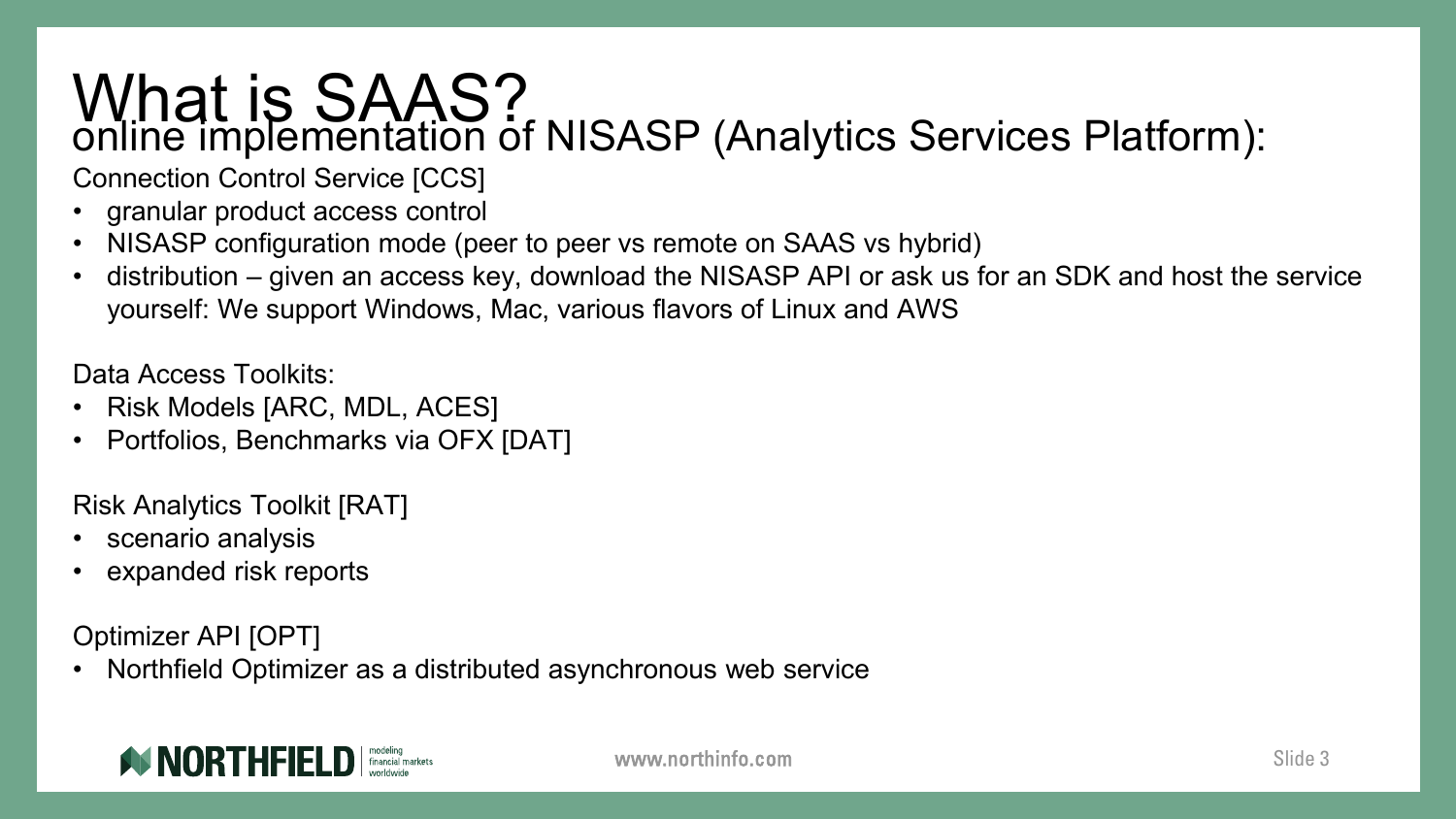### SaaS Component Overview



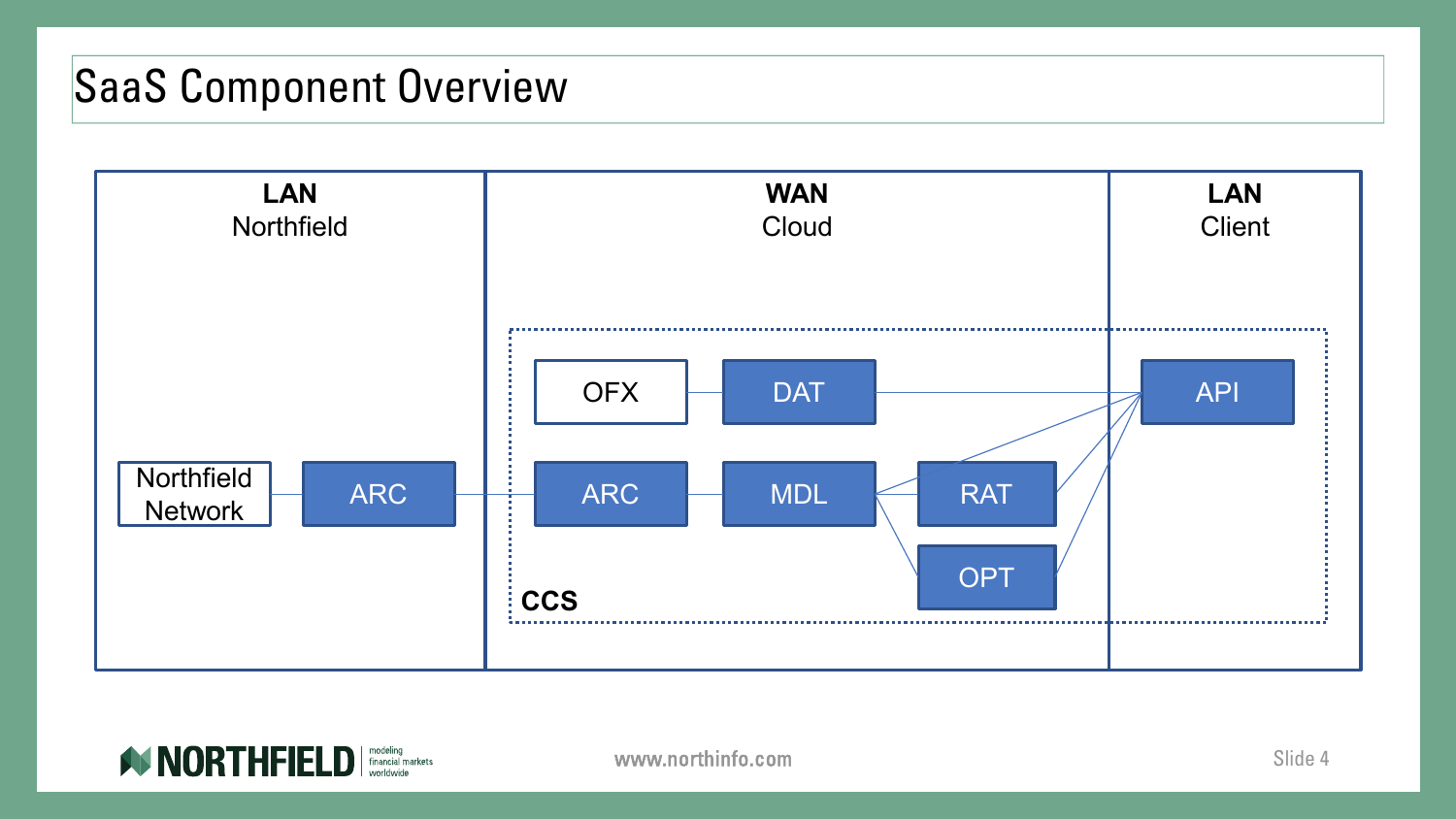# Why we care about SAAS

#### SAAS services can be quickly assembled into more complex applications and services…

applications

- Optimized Scenario Analysis using OPT and RAT services
- any other desirable WUI application

analytics services

• RAMP – deliver previously defined risk reports on a schedule using MDL, DAT and RAT

data services – ACES (Asset Coverage Extension Service)

- risk model delivery and exceptions processing using MDL and integration with vendor web services like Refinitiv Datascope & CUSIP…
- deliver risk model record given client's identifiers, resolve xref ID issues, model or proxy exceptions for as complete coverage as possible
- Live on saas.northinfo.com for all Northfield Risk Models

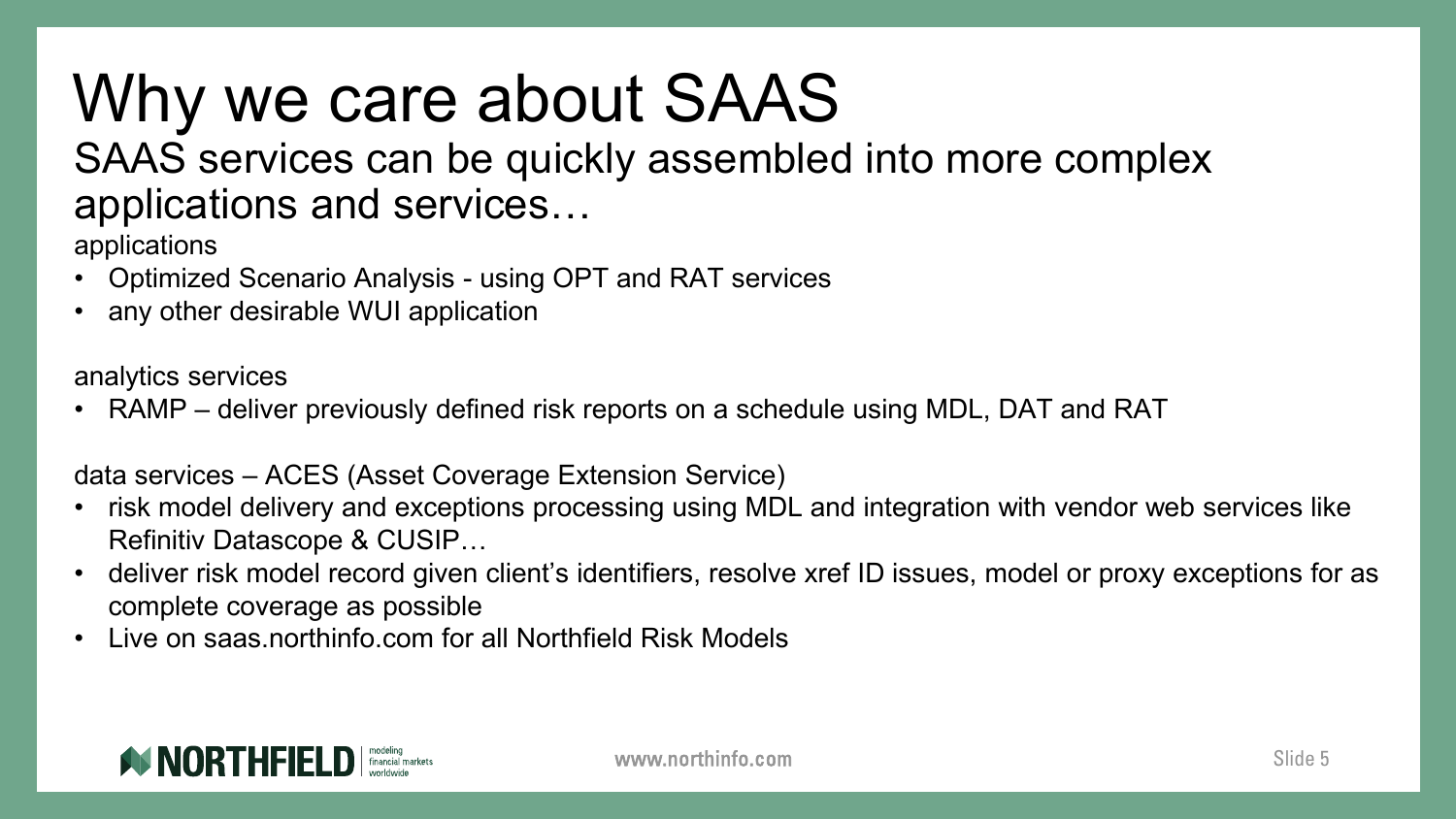# ACES (Asset Coverage Extension Service)

- Currently Supports most Northfield models
- Get the subset of assets that matter to you
- Integrated ID cross reference for Equities and Bonds
- Downloads records referenced by client id...
- Automatic proxying of assets not covered wherever possible
- Downloads data via Refinitiv DSS
- Maps to one of about 300,000 precomputed proxies based on asset bucket type.
- Provides full coverage log including which ids were cross referenced, which were proxied and why.

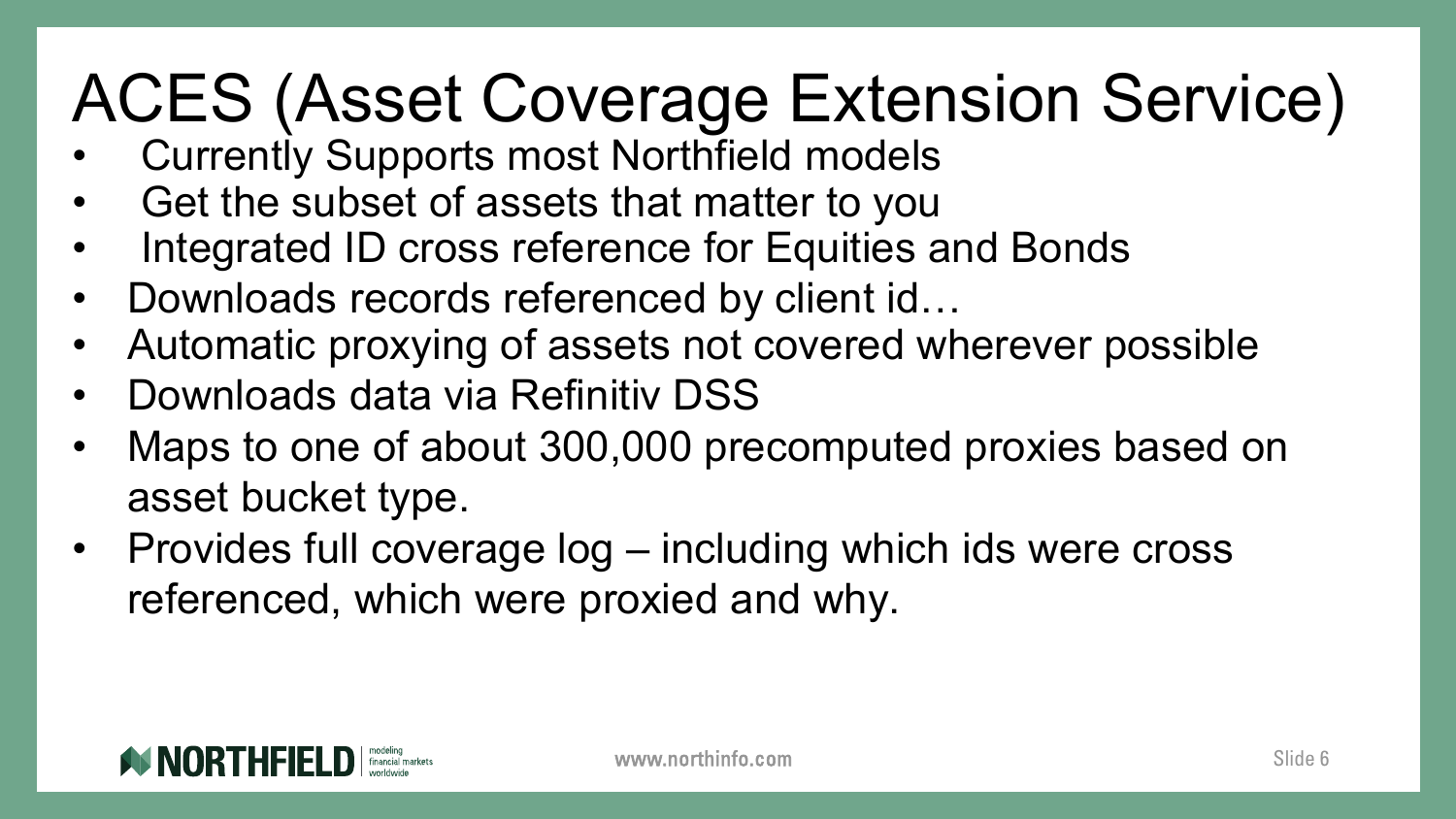### Why our clients (should) care about SAAS

Full service to render software / data wrangling obsolete (RAMP)

Access to applications without data / deployment hassle (Apps)

Architecture / Development Environment agnostic access to all our tools and data for integration.

- All tools available, hosted on saas.northinfo.com, via JAVA API or RESTful Web Service (JSON) API any box with a web connection can, given the right authorization key, access our tools and data from any language;
- There's also a JAVA software development kit for local installations of the CCS, OPT and MDL services, supporting WIN64, OSX, Linux and AWS.

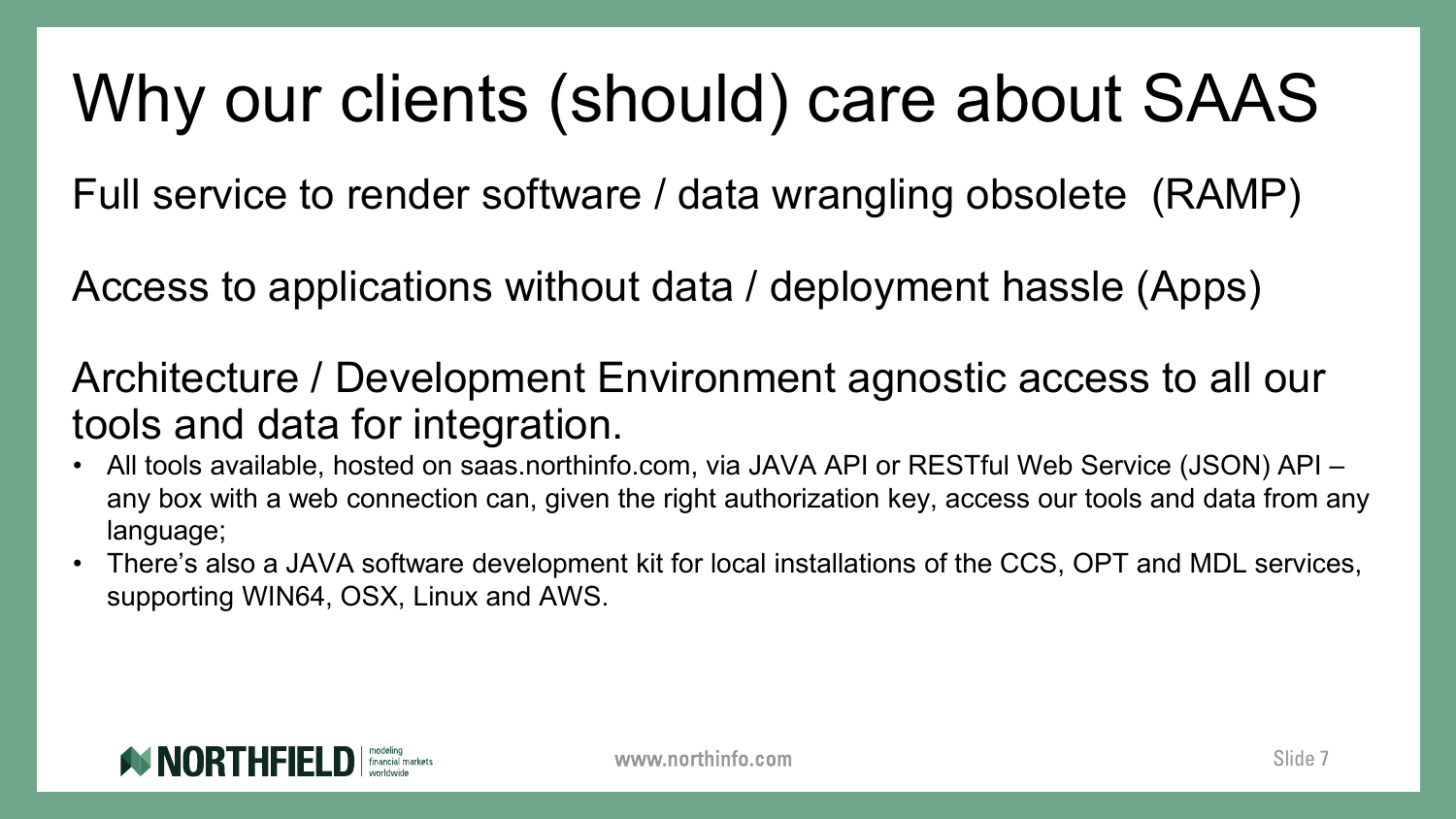## SAAS Future Roadmap

- Enable Portfolio Hierarchies (DIFI dependent)
- Enable realtime portfolio loading and management (DIFI dependent)
- Exchange traded derivatives (Q3)
- Persisting EENIAC output into SAAS (Q3)
- EENIAC integrated in ACES (2023)
- Performance Attribution (Q4)

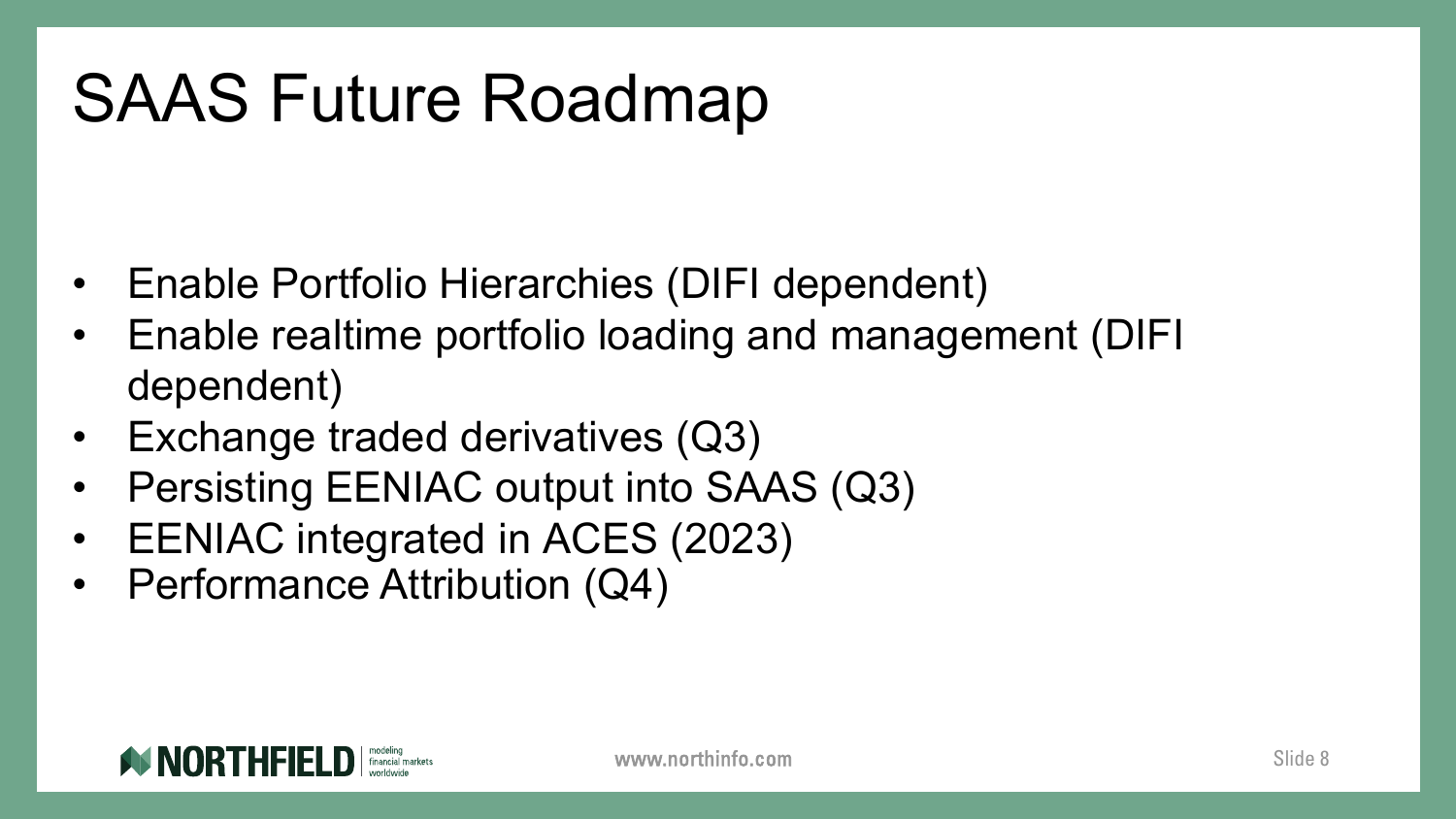#### RAMP Architecture



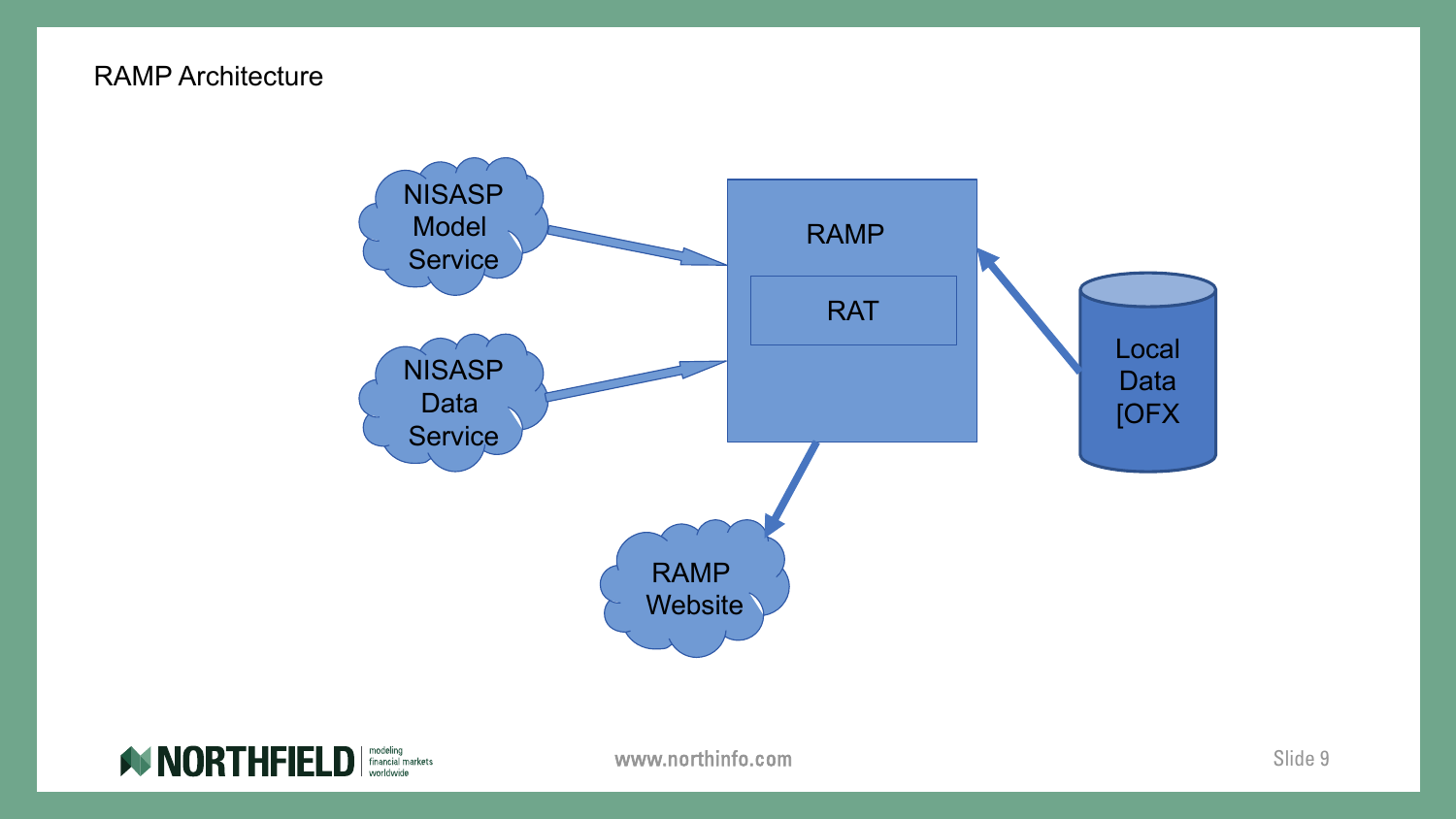